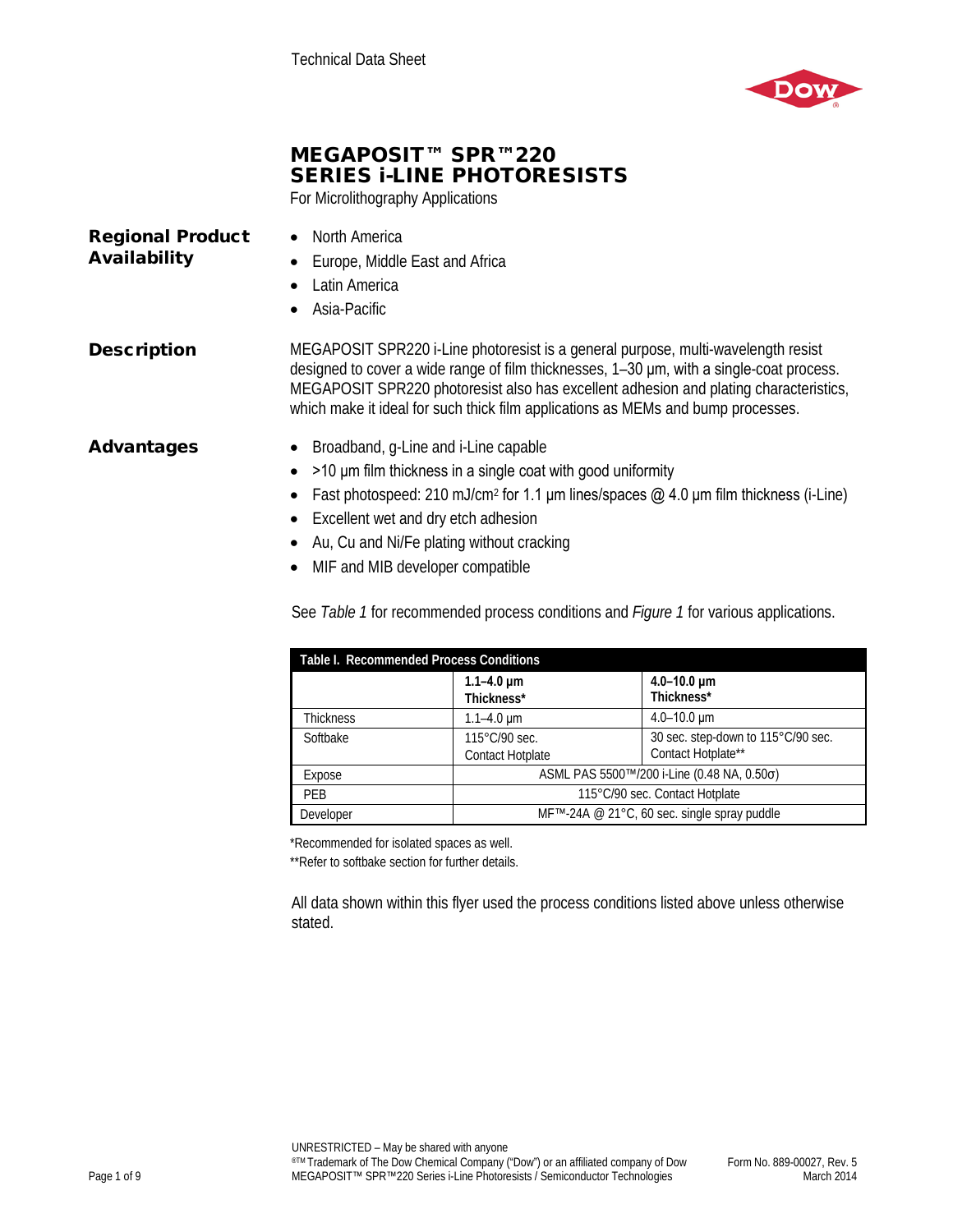## **Figure 1. Various Applications**



Etched Trenches (Bosch Process) 4-10 µm Features (up to 100 µm deep)



Wet Wafer Etch (1:5 HF 5 min.); 2 µm Feature



Gold Plated Deposit; 5 um Features

| Table 2. Photospeed and Linearity of Dense Lines/Spaces at Various Thicknesses |                       |                          |                           |
|--------------------------------------------------------------------------------|-----------------------|--------------------------|---------------------------|
|                                                                                | <b>Film Thickness</b> | Photospeed*              | Linearity                 |
| q-Line                                                                         | $1.2 \mu m$           | $210$ mJ/cm <sup>2</sup> | $0.65 \mu m$              |
| g-Line                                                                         | $3.0 \mu m$           | $320 \text{ mJ/cm}^2$    | $0.90 \mu m$              |
| g-Line                                                                         | $7.0 \mu m$           | $470$ mJ/cm <sup>2</sup> | $1.80 \mu m$              |
| i-Line                                                                         | $1.2 \mu m$           | $160$ mJ/cm <sup>2</sup> | $0.45 \,\mathrm{\upmu m}$ |
| i-Line                                                                         | $3.0 \mu m$           | $310$ mJ/cm <sup>2</sup> | $0.90 \mu m$              |
| <i>i</i> -Line                                                                 | $5.0 \mu m$           | $380$ mJ/cm <sup>2</sup> | $0.90 \mu m$              |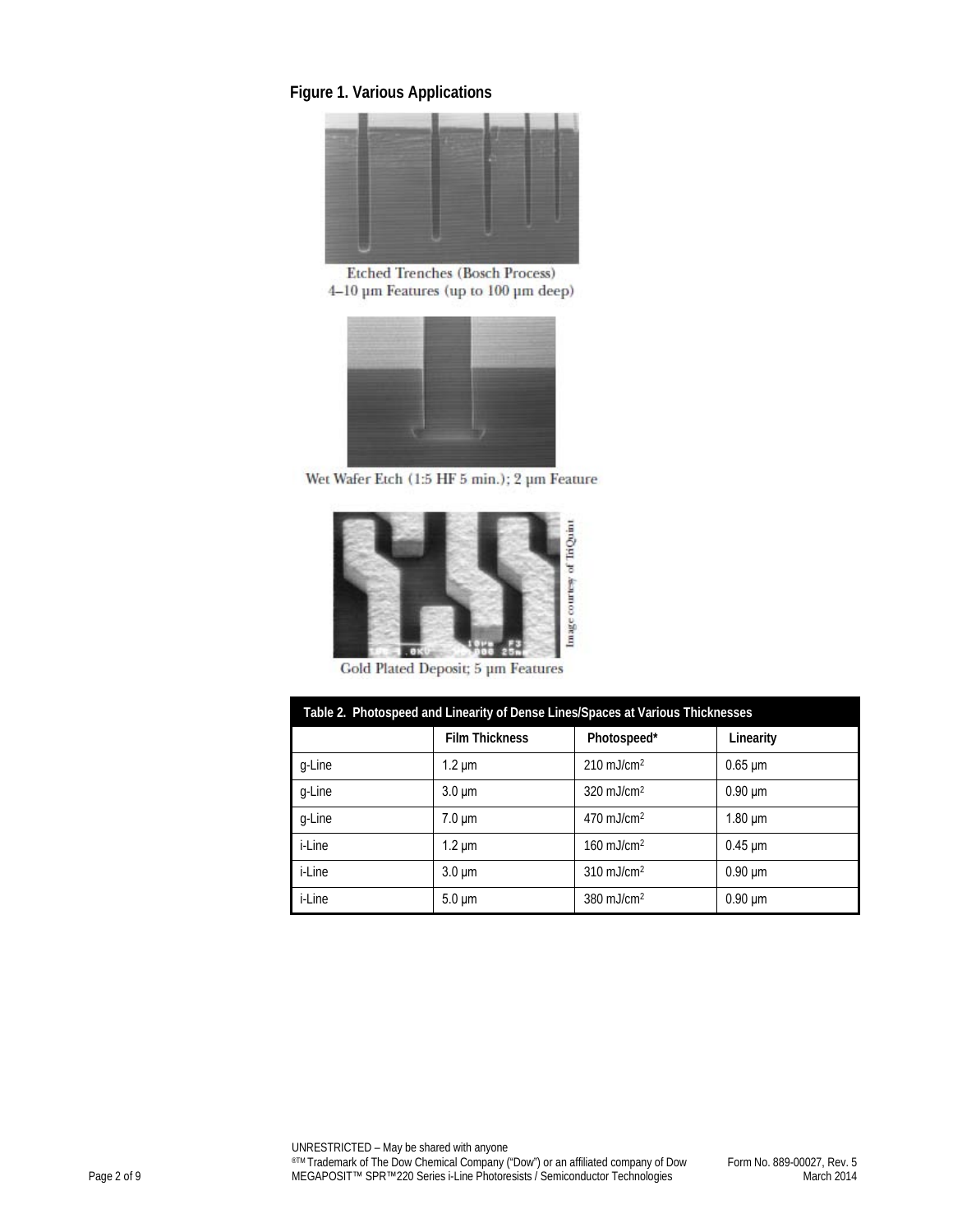

## **Figure 2. Resolution at 3.0 μm Film Thickness**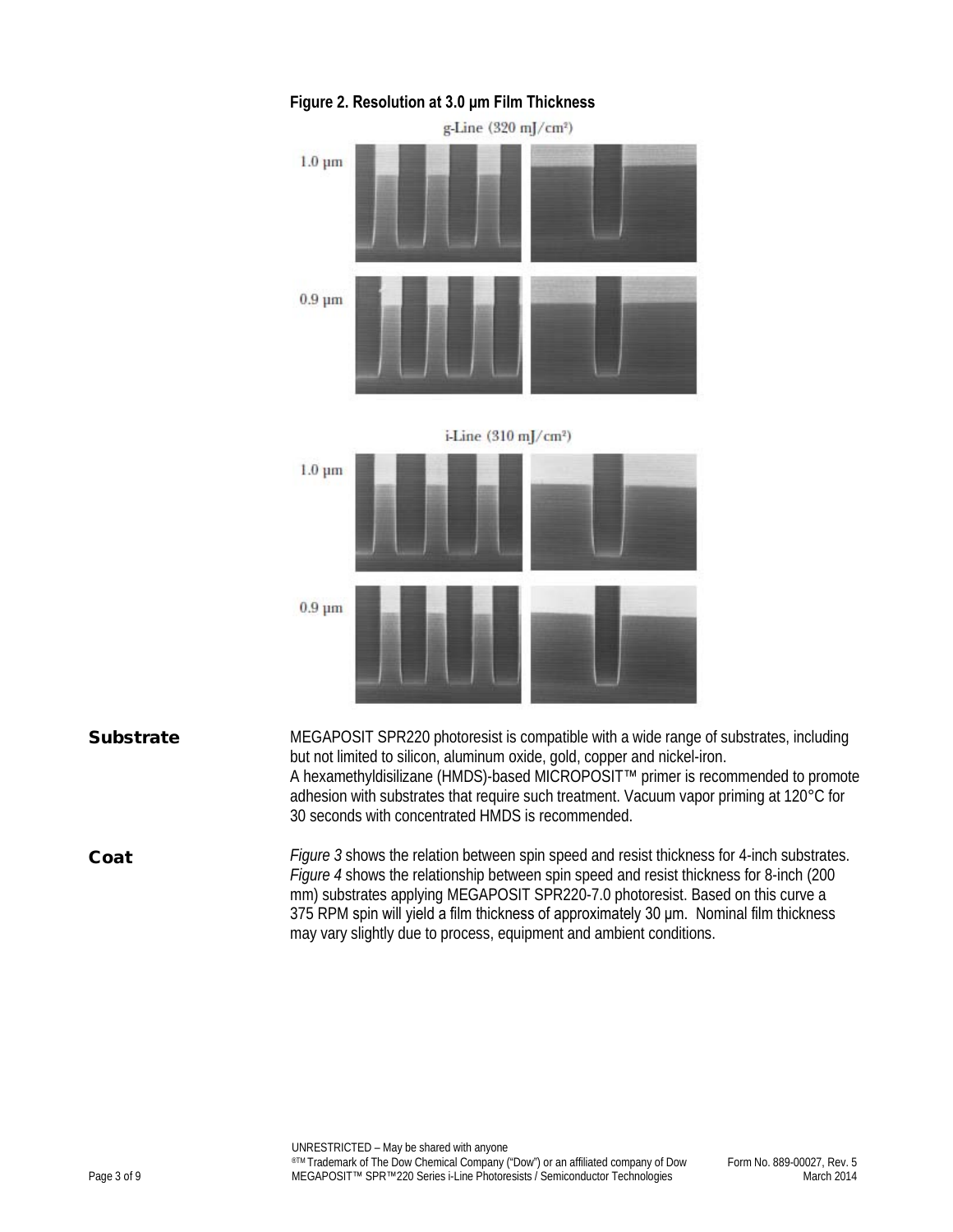**Figure 3. Spin Speed Curves on 4 in.**

![](_page_3_Figure_1.jpeg)

Coat Uniformity  $\omega$  7.31 μm, standard deviation = 0.036 μm, (33 points)

![](_page_3_Figure_3.jpeg)

**Figure 4. Spin Speed Curve, MEGAPOSIT SPR220-7.0 photoresist on 8 in.**

Softbake The recommended softbake process for MEGAPOSIT SPR220 photoresist for films up to 4.0 μm is 115°C for 90 seconds on a contact hotplate. For films greater than 4.0 μm, use a 30 second ramp in temperature (stepdown to hotplate) to 115°C and hold for a minimum of 90 seconds. For film thickness greater than 12 μm, apply a 30 second ramp in temperature (step-down to hotplate) to 115°C and hold for a minimum of 300 sec.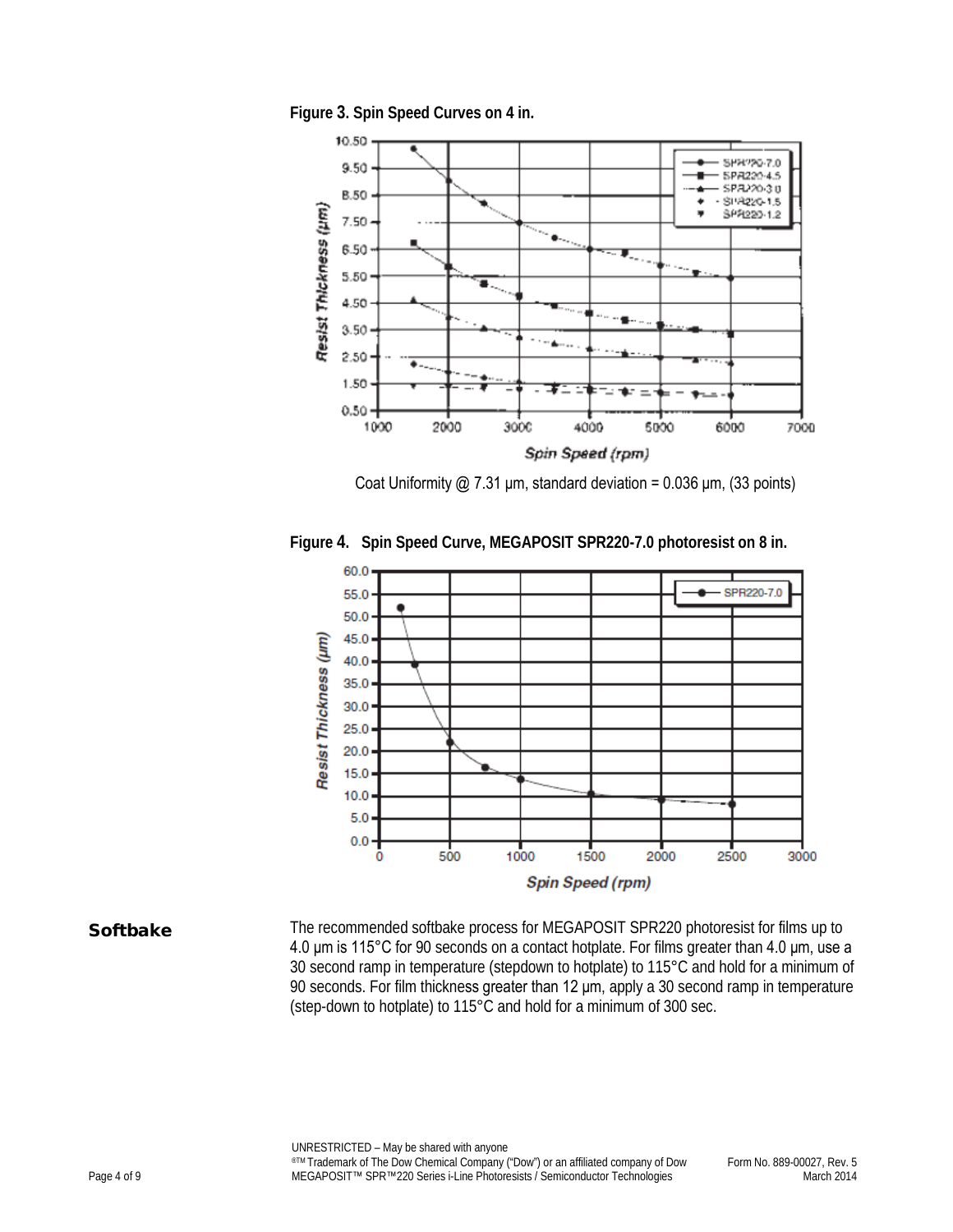## Film Thickness Measurement

*Figure 5* shows the refractive index of MEGAPOSIT SPR220 photoresist as a function of wavelength. Cauchy coefficients are listed in *Table* 3. Refractive index and dill parameters are listed in *Table 4* and *Table 5*, respectively.

For film thickness greater than 12 μm the resist is exposed to an energy dose between 700 and 1,300 mJ/cm2 (measured using standard radiometer @ 365 nm wavelength) using a high energy light source that generates peak output of wavelengths between 350 to 400 nm. Coating uniformity and the applied soft bake parameters can affect the required exposure energy needed for standardization and determination of the optimized exposure.

![](_page_4_Figure_3.jpeg)

![](_page_4_Figure_4.jpeg)

| Wavelength (nm) |  |
|-----------------|--|
|                 |  |

| Table 3. Cauchy Coefficients |            |
|------------------------------|------------|
| n <sub>1</sub>               | 1.6035     |
| n <sub>2</sub>               | 9.7122e+5  |
| $n_3$                        | 8.2082e+12 |

| Table 4. Refractive Index    |      |
|------------------------------|------|
| $RI \n\in \mathbb{S}$ 365 nm | 1.73 |
| $RI \otimes 405$ nm          | 1.70 |
| $RI \otimes 436$ nm          | 1.67 |
| $RI \otimes 633$ nm          | 1.63 |

| Table 5. Dill Parameters |        |        |        |
|--------------------------|--------|--------|--------|
|                          | 365 nm | 405 nm | 436 nm |
| Dill A                   | 0.5250 | 0.7075 | 0.4242 |
| Dill B                   | 0.0298 | 0.0173 | 0.0150 |

UNRESTRICTED – May be shared with anyone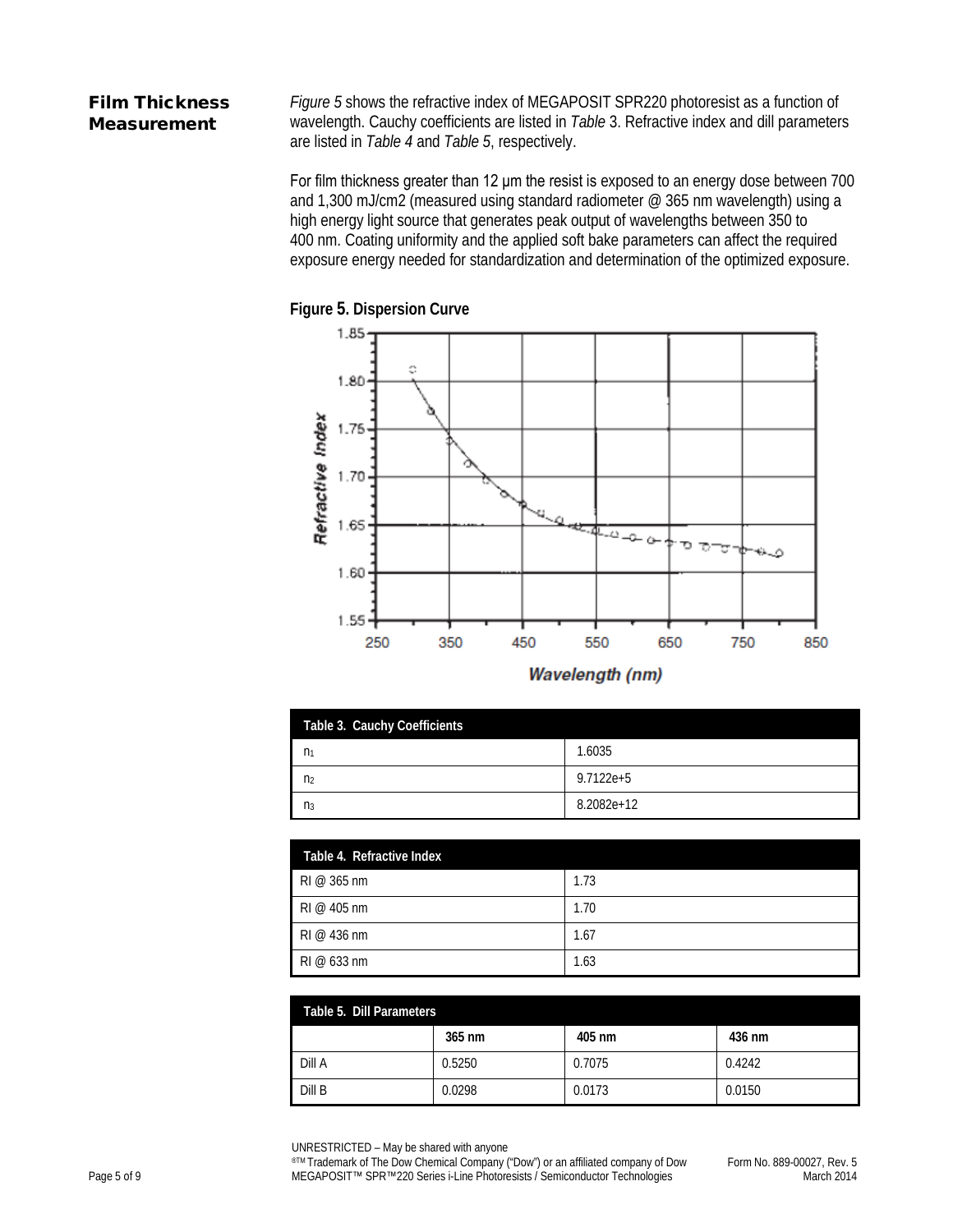Expose The absorbance curves for the unexposed and exposed resist film are shown in *Figure 6*.

Post-Exposure Bake Post-exposure bake (PEB) is run at the same temperature as the softbake. With thicker films (above 4 μm), a hold time is used between exposure and PEB to allow water (which is necessary to complete the photo-reaction) to diffuse back into the photoresist film. Thick films should use a minimum hold time of 35 minutes. A film thickness greater than 12 μm requires a minimum hold time of 120 minutes between exposure and develop should be applied.

### **Figure 6. Absorbance Curves**

![](_page_5_Figure_3.jpeg)

**Develop** MEGAPOSIT SPR220 photoresist is optimized for 0.24N developers. Thicker films or highthroughput processes can utilize 0.26N developers. MEGAPOSIT SPR220 photoresist has also been formulated for use in metal-ion free and metal-ion bearing developers, as demonstrated in *Figure 7*. See *Table 6* for recommended develop conditions.

| Table 6. Recommended Develop Conditions |                |                |                |                |
|-----------------------------------------|----------------|----------------|----------------|----------------|
|                                         | 1.2 $\mu$ m FT | $3.0 \mu m$ FT | $5.0 \mu m$ FT | $7.0 \mu m$ FT |
| MF-24A                                  | 40 sec. SP     | 60 sec. SP     | 60/60 sec. DP  | 60/60 sec. DP  |
| <b>MF-26A</b>                           | 40 sec. SP     | $60$ sec. SP   | 80 sec. SP     | 60/60 sec. DP  |
| M452                                    |                | 3 min. Imm     | $3$ min. Imm.  | $3$ min. Imm.  |
| M453                                    |                |                | 3 min. Imm.    | $3$ min. Imm.  |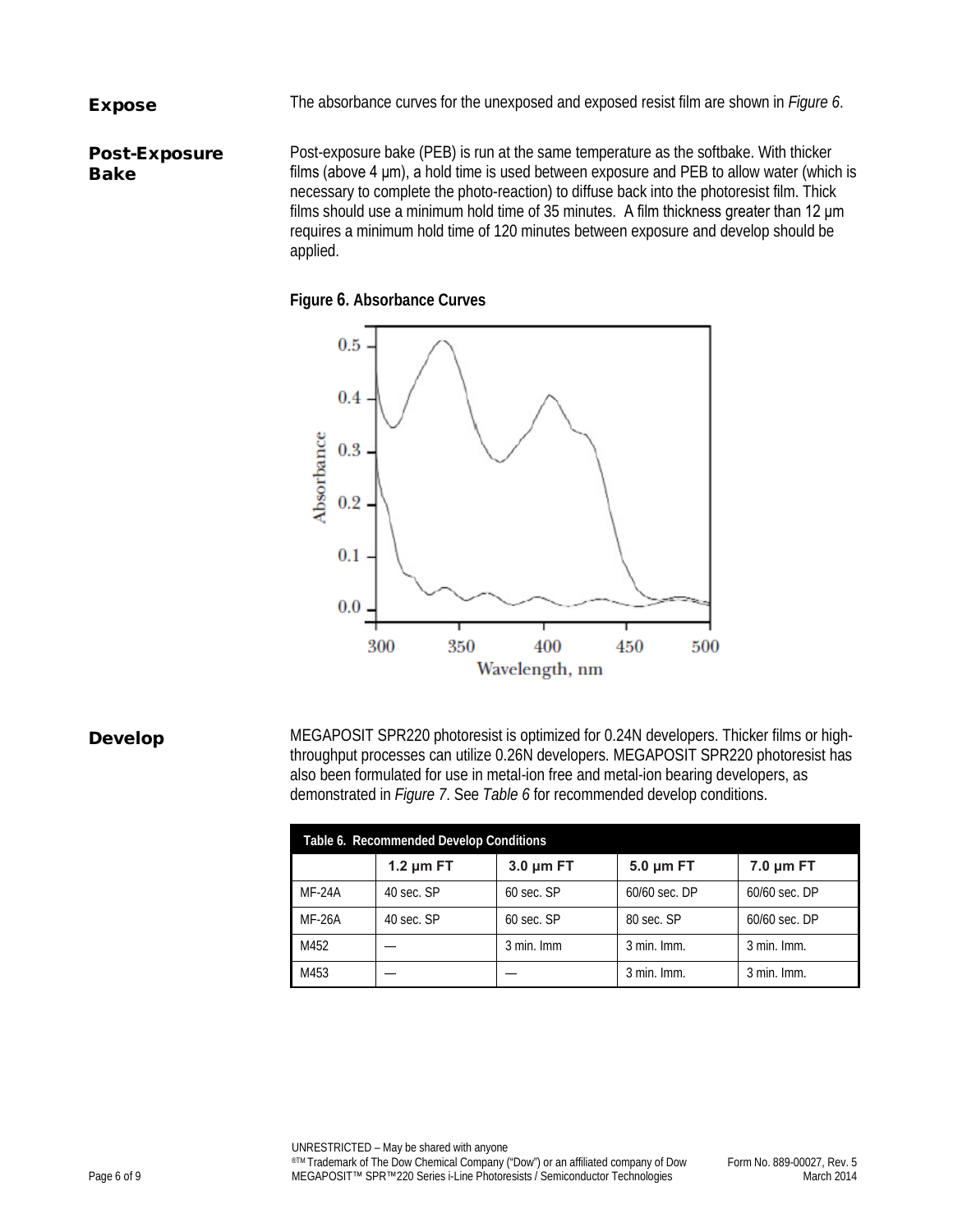## **Figure 7. Developer Compatibility**

![](_page_6_Picture_1.jpeg)

 $MIF$  ( $MF-24A$ )

![](_page_6_Picture_3.jpeg)

MIB (M452)

For thick film application 12 μm or greater using MF-26A developer, the overall development time will behave similar to the thin film time cited in *Figure 7* above.

**Etch Resistance** *Figure 8* shows the etch performance of SPR220 with a Bosch Etch process (100:1 etch selectivity).

## **Figure 8. Etch Performance**

![](_page_6_Picture_8.jpeg)

Etched Lines (Bosch Process)  $2.5$  to  $10~\mu\mathrm{m}$  Features (up to  $200~\mu\mathrm{m}$  deep)

![](_page_6_Picture_10.jpeg)

 $5$  to  $20~\mu\mathrm{m}$  Features (up to  $100~\mu\mathrm{m}$  deep)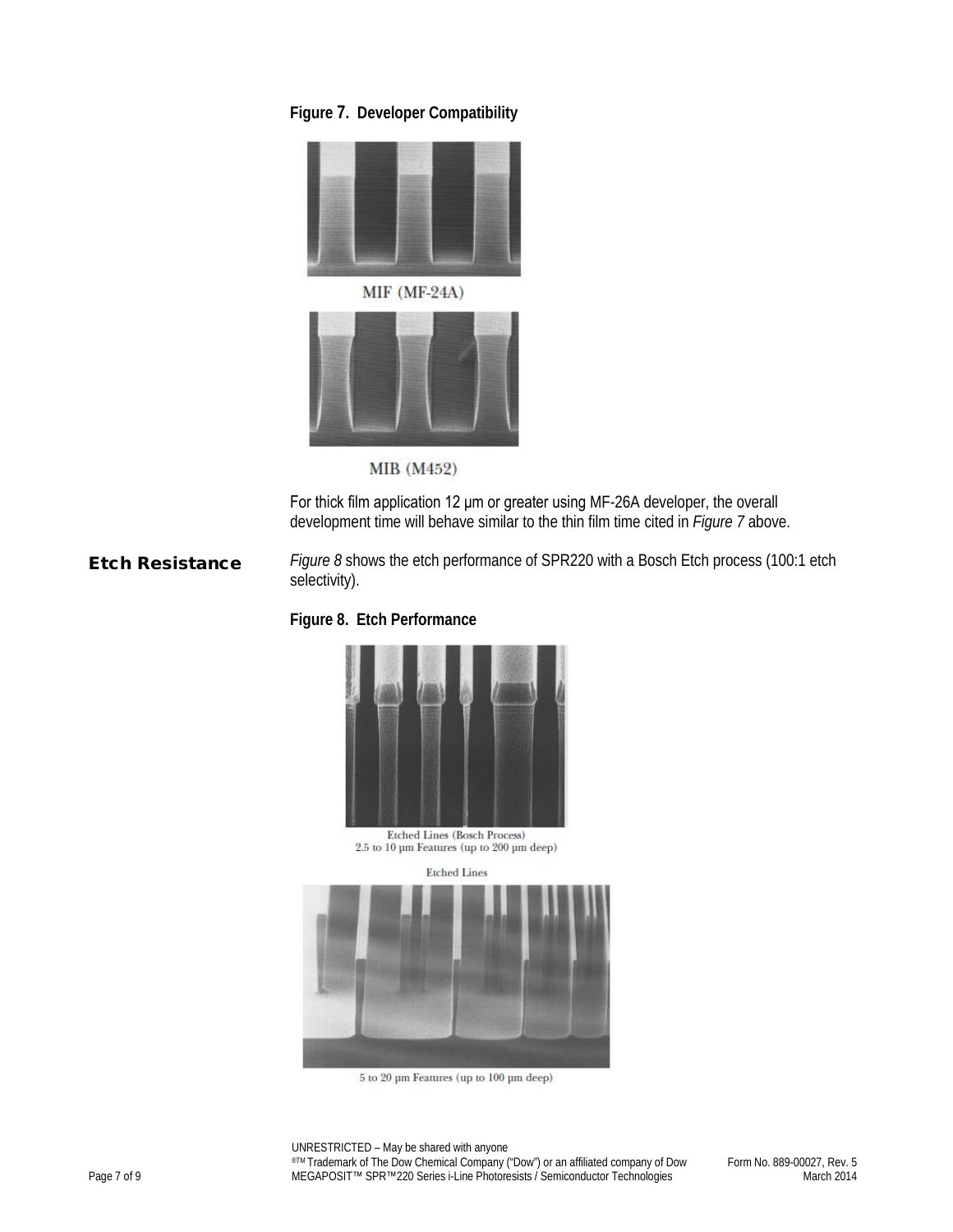# Photoresist Removal

MEGAPOSIT SPR220 photoresist can be removed with MICROPOSIT REMOVER 1165. A two-bath process is recommended with each bath at a temperature of 80°C (176°F). The first bath removes the bulk of the photoresist and the second removes residual traces of photoresist. Please consult specific remover data sheets for additional process information.